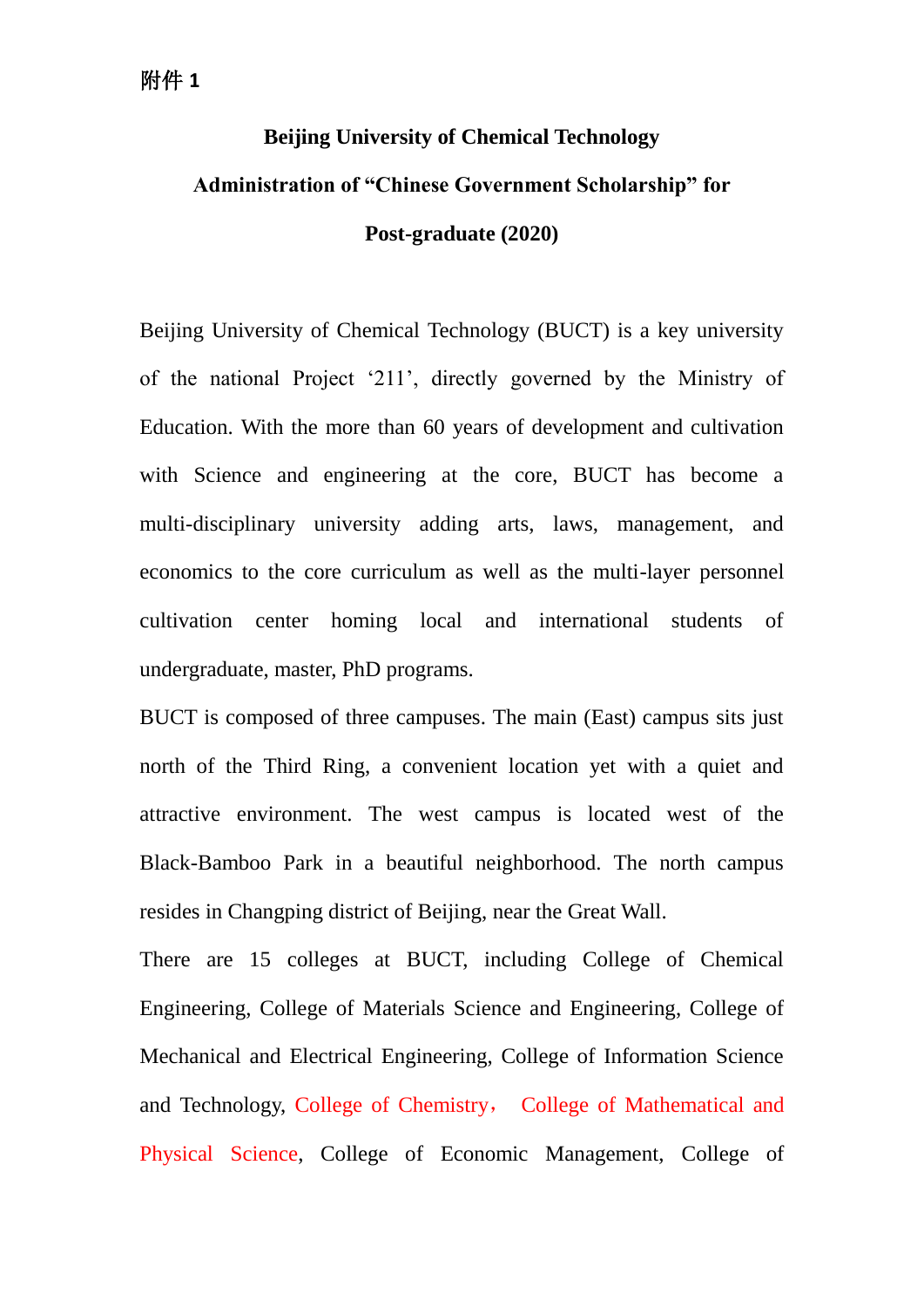Humanities and Law, College of Life Science and Technology, College of Marxism, College of Vocational Education, School of International Education, Hou Debang Engineer School, Paris Curie Engineer School and School of 'Belt and Road'. Among the 15 colleges, there are 7 post-doctoral stations, 8 primary disciplinary doctoral programs, 29 subordinate disciplinary doctoral programs, 96 master programs, and 55 undergraduate majors. With the Chemical Engineering and Technology, Material Science and Engineering, Chemistry, Bioengineering and Business Administration being the main overriding programs, they offer master level courses with English as the instructional language. Please visit the BUCT website (**[http://www.buct.edu.cn\)](http://www.buct.edu.cn/)** to learn detail information regarding the master and PhD programs.

#### **I**、**Enrollment Prospects**

Full time students for Master or Doctoral programs.

#### **II**、 **Scope and Duration of Scholarship**

1、Students receive tuition and accommodation waivers.

2、Students receive a living stipend which is 3,000 RMB per month for master students or 3,500 RMB per month for doctoral students.

3、Students receive the coverage of Students Medical Insurance (800 RMB per person per year).

4、Only international students who are not currently studying in China are eligible for the scholarship.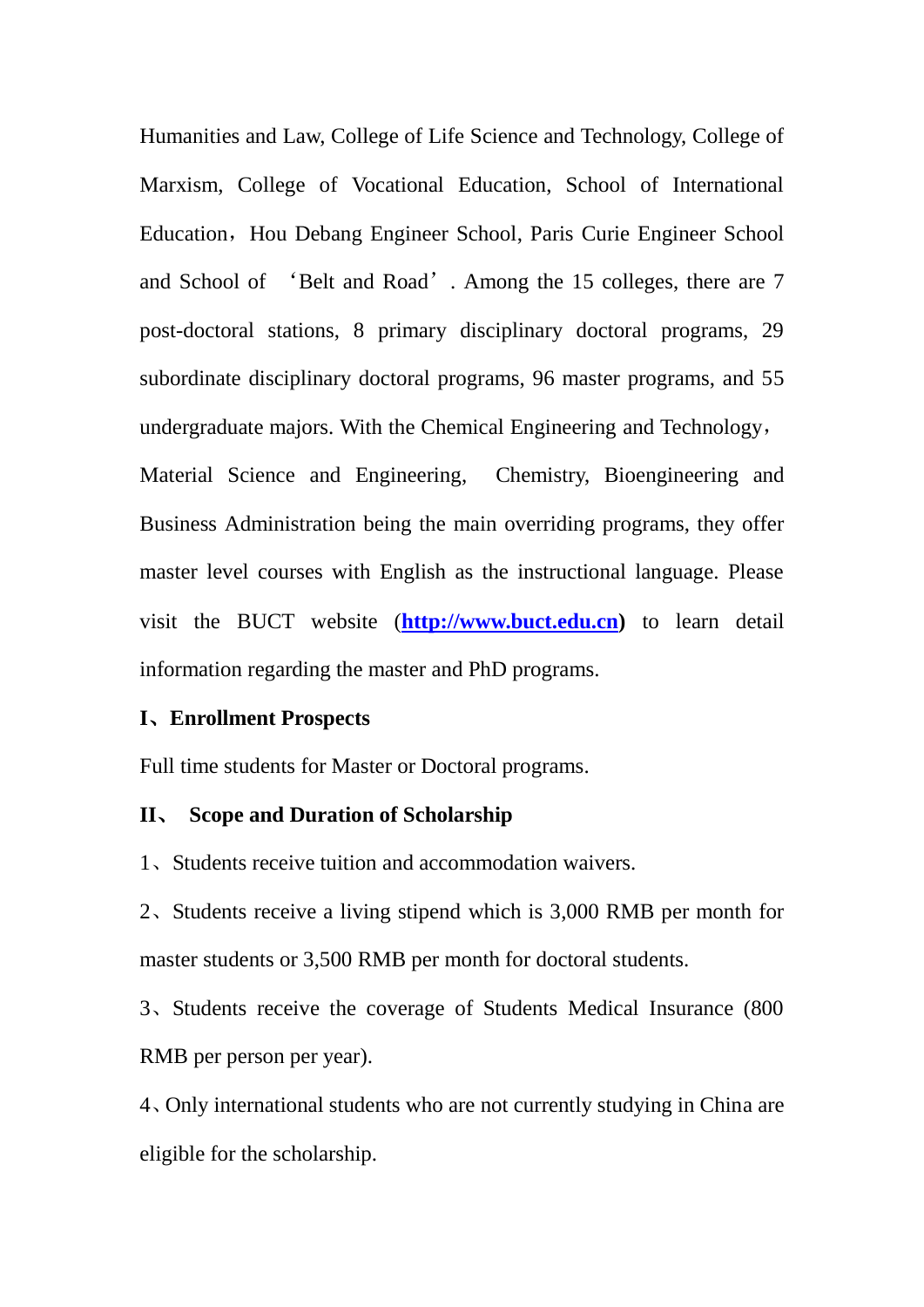5、Duration of scholarship aligns with the study time of the target disciplinary program.

#### **III**、**Qualifications of Applicants**

1、Applicants must be citizens of nations other than China and in good health condition.

- 2、Education and Age Requirements:
	- Applicants for master programs should hold a bachelor degree and be not older than 35;
	- Applicants for doctoral programs should hold a master degree and be not older than 40.
- 3、Applicants should provide excellent grade reports.
- 4、Applicants should show excellent ability in conducting research.
- 5、Applicants should not hold any scholarship of other categories.

#### **IV**.**Application Materials and Procedure**

Applicants should register on the website of China Scholarship Council (CSC) and fill out the information and upload all required application materials online by April  $15<sup>th</sup>$ , 2020. The required application materials include the followings.

1 、 The Chinese Government Scholarship Application Form. Visi[t](http://laihua.csc.edu.cn) **[https://studyinchina.csc.edu.cn/](http://laihua.csc.edu.cn)** to register and complete the Chinese Government Scholarship Application Form (in Chinese or English). **(BUCT Agency No. is 10010, Tpye B)**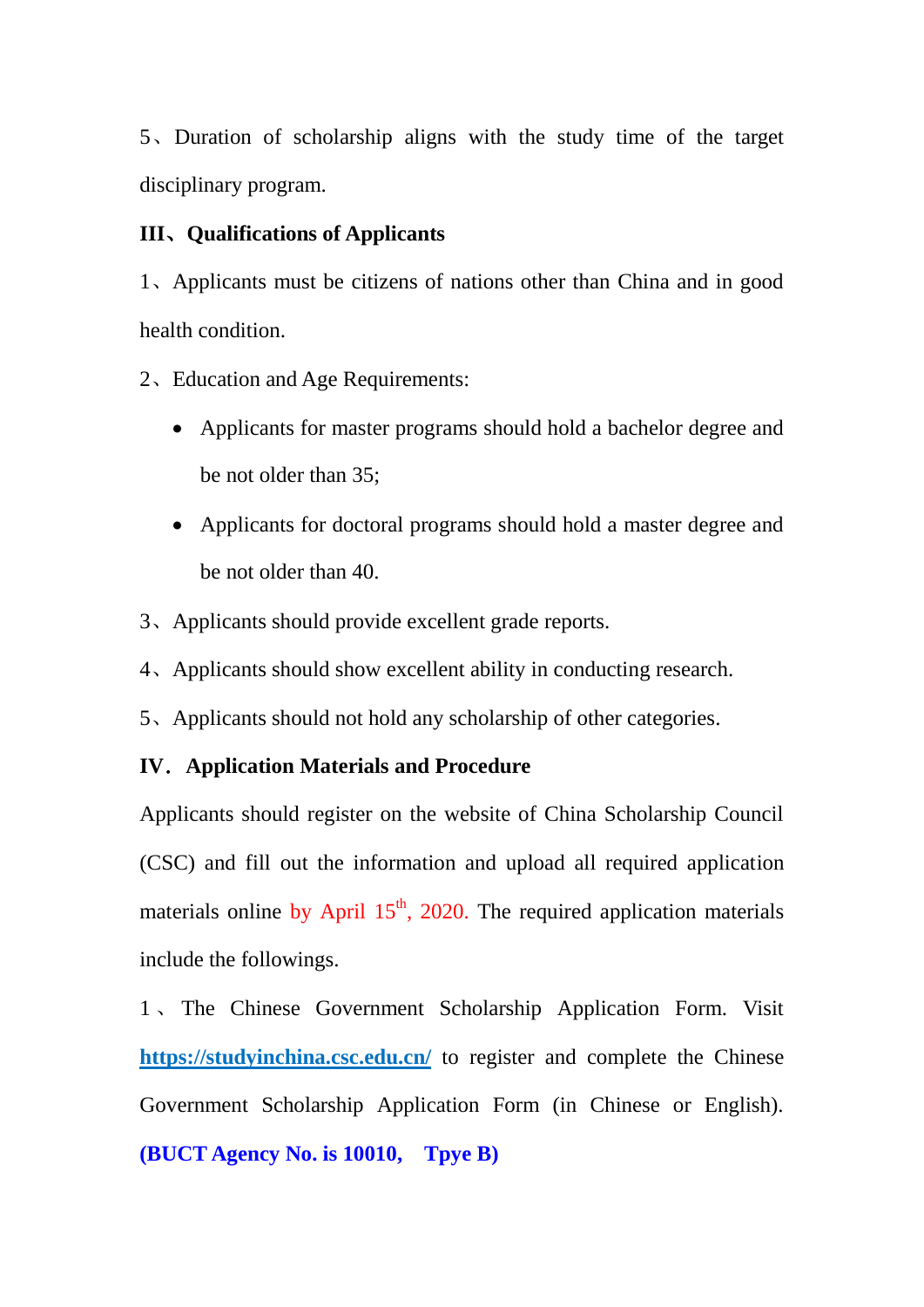2、Two letters of reference from scholars with associate professor or higher positions (in Chinese or English, with reference' signatures).

3、A statement of Purpose (in Chinese or English with signature).

4、The Original Transcript and Diploma of the highest Degree (in Chinese or English with notarization). A notarized copy of the translated version (in Chinese or English) should be submitted if the original Diploma is in non-English or Chinese. The details are as follows.

(1) Applicants for master's program should provide original transcript of the undergraduate study and original undergraduate diploma and degree (with notarization if a copy).

(2) Applicants for doctoral program should provide original transcript of the master study, original master diploma and degree (with notarization if a copy) and abstract of the Master thesis.

(3) Applicants who will graduate in 2020 should provide study certificate from the university. When admitted, applicants should submit the original diploma and degree or notarized copy upon enrollment. The admission will be revoked if otherwise. Applicants who are working must provide the work certificate.

5、HSK level 5(or above) or other Chinese language certificates (Master's programs taught in Chinese, must provide this. ). TOFEL 80 or IELTS 6 for Program in English.

6、Originals or copies of academic publications, patents, and other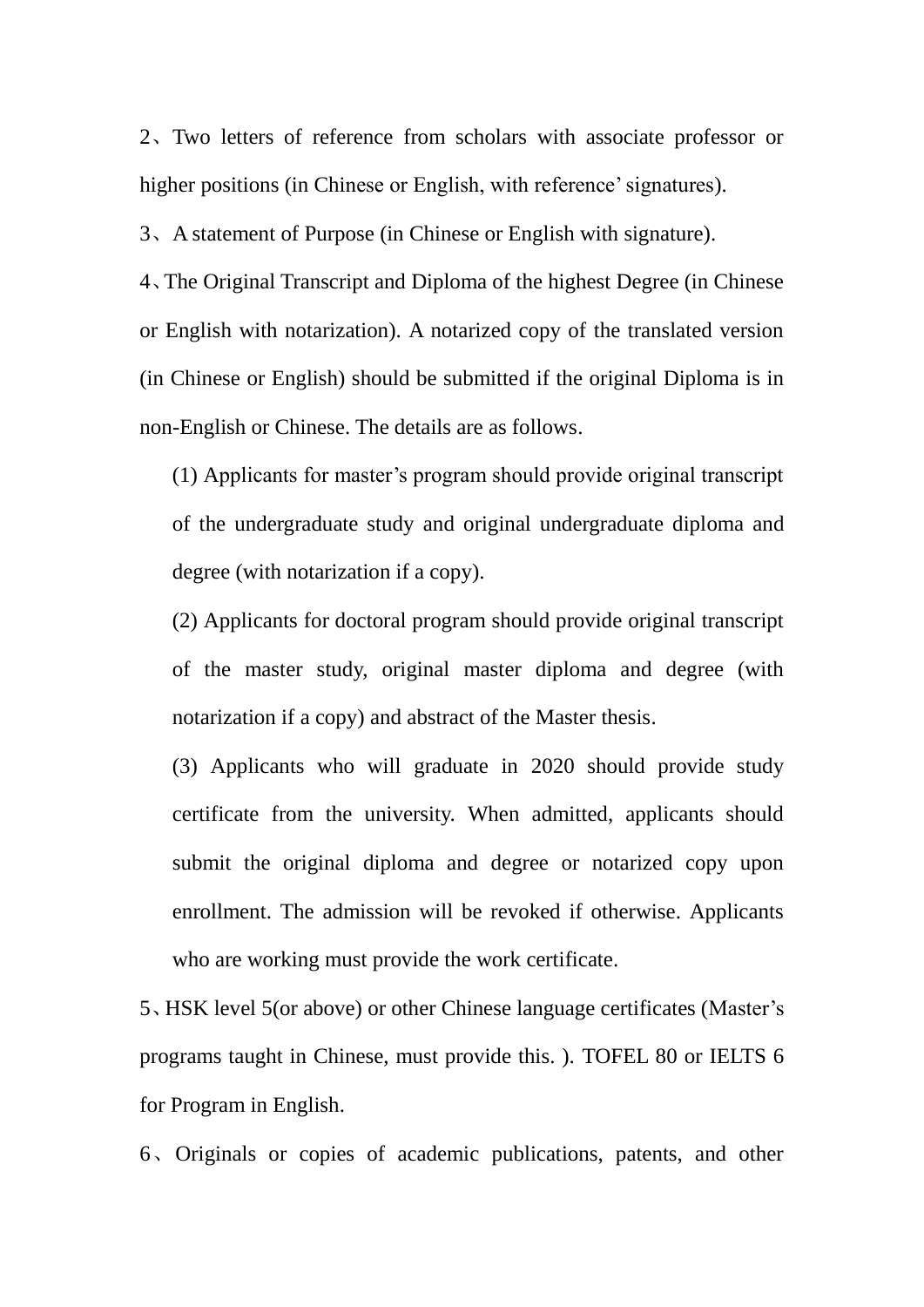academic achievements.

- 7、Two passport-size photos.
- 8、Applicants' valid passport.

9、《Foreigner Physical Examination Form》, which is issued by Chinese Quarantine Authority and only for those who plan to study in China for longer than six months. Applicants must fill out the form in English and complete all the items listed on the Foreigner Physical Examination Form. The form is invalid should there be incomplete records or without the signature of the attending physician, the official stamp of the hospital, or a sealed photograph of the applicants. The medical examination results are valid for 6 months, thus, applicants should carefully schedule the time for the medical examination.

Notes: All application materials and the fee will not be returned despite applicants' admission status.

#### **V**、**List of programs for applicants**

#### **Master's Program (3 years)**

(※: curriculum taught in English)

- 1. Chemical Engineering and Technology※
- 2. Environmental Science and Engineering
- 3. Material and Chemical Industry
- 4. Resources and Environment
- 5. Chemistry※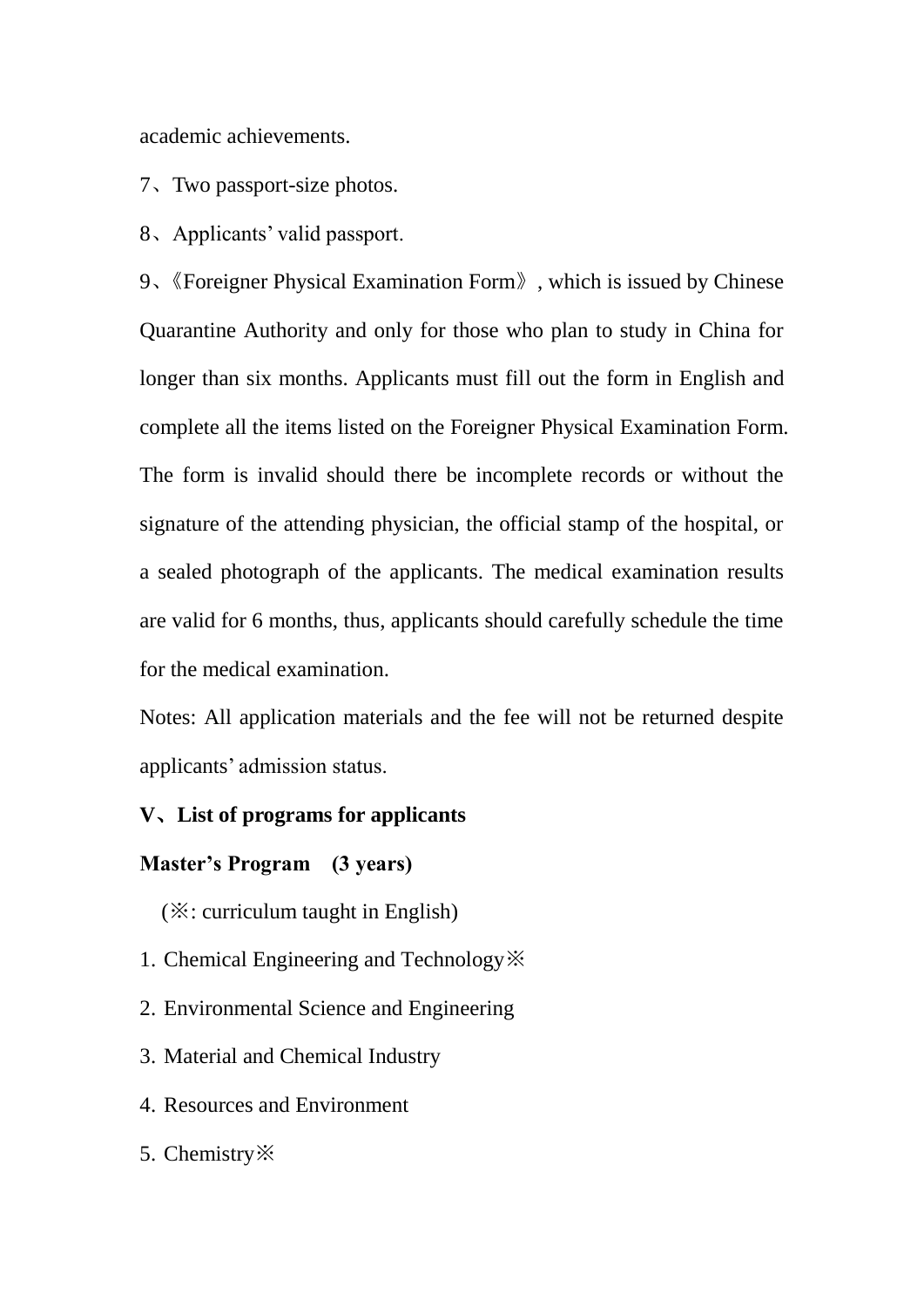- 6. Material Science and Engineering※
- 7. Engineering Mechanics
- 8. Mechanical Engineering
- 9. Power Engineering and Engineering Thermophysics
- 10. Safety Science and Engineering
- 11. Machinery
- 12. Control Science and Engineering
- 13. Information and Communication Engineering
- 14. Software Engineering
- 15. Electronic Information
- 16. Management Science and Engineering
- 17. Accounting
- 18. Business Management ※
- 19. Technical Economy and Management.
- 20. Physics
- 21. Mathematics
- 22. Chemical Engineering and Technology (research direction of biological chemical engineering)
- 23. Light Industry Technology and Engineering
- 24. Pharmacy
- 25. Biological Engineering ※
- 26. Biology and Medicine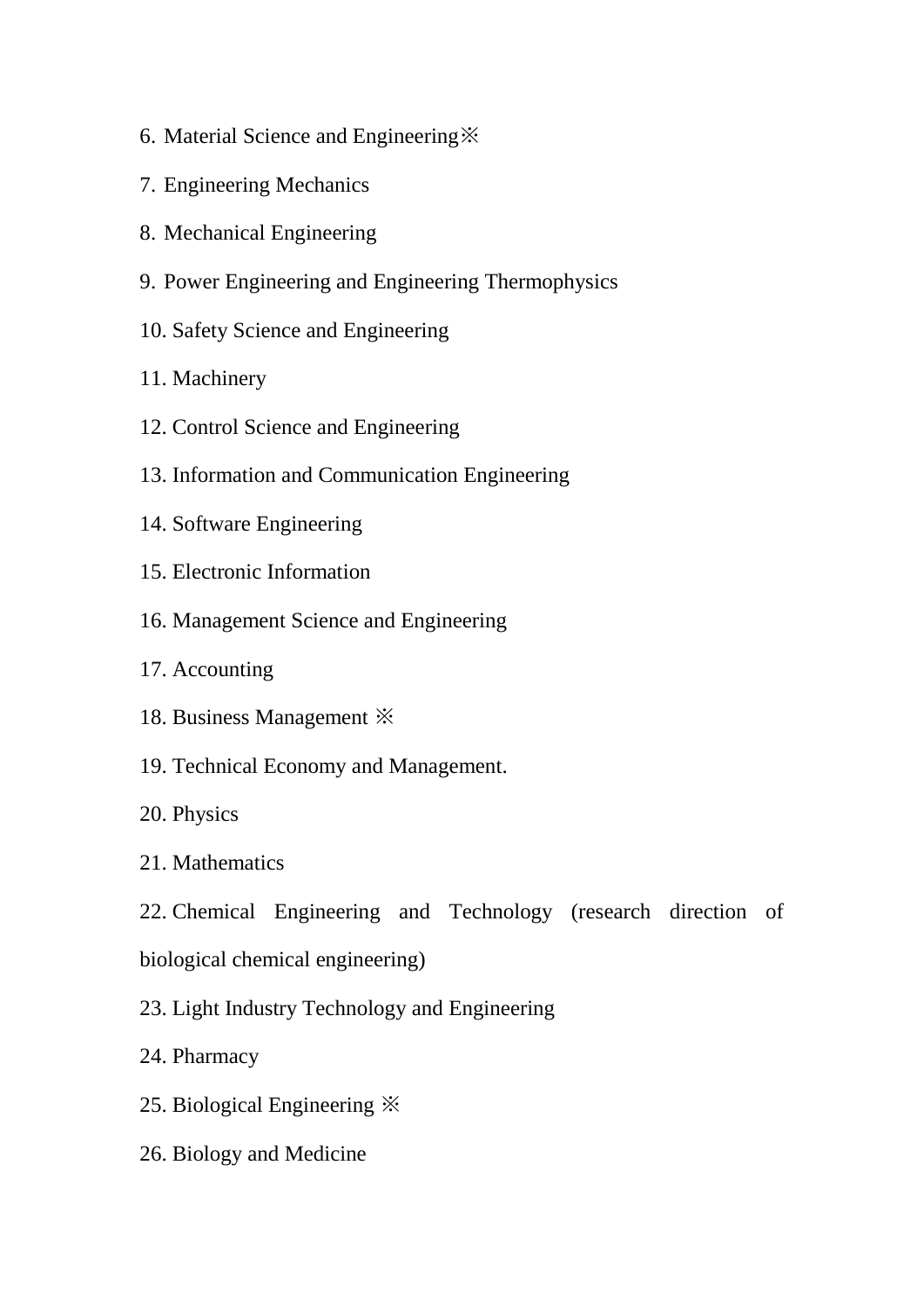## 27. Law

- 28. Public Administration
- 29. Marxism Theory
- 30. Computer Science and Technology※

## **Doctor's Program (4 years)**

- 1. Chemical Engineering and Technology
- 2. Environmental Science and Engineering
- 3. Chemistry
- 4. Materials Science and Engineering
- 5. Management Science and Engineering
- 6. Controlling Science and Engineering
- 7. Power Engineering and Engineering Thermophysics
- 8. Biological Engineering

## **VI**、**Admission and Notification:**

BUCT will organize internal experts to review application materials and report to the Chinese Government Scholarships Council for approval. After that, the BUCT will send the Admission Notification letter and Visa Application Form (JW201) to successful applicants.

**Notice**: All accepted applicants must pay the application fee in the amount of 500 RMB upon their arrival for registration and enrollment.

## **VII**、**Contact**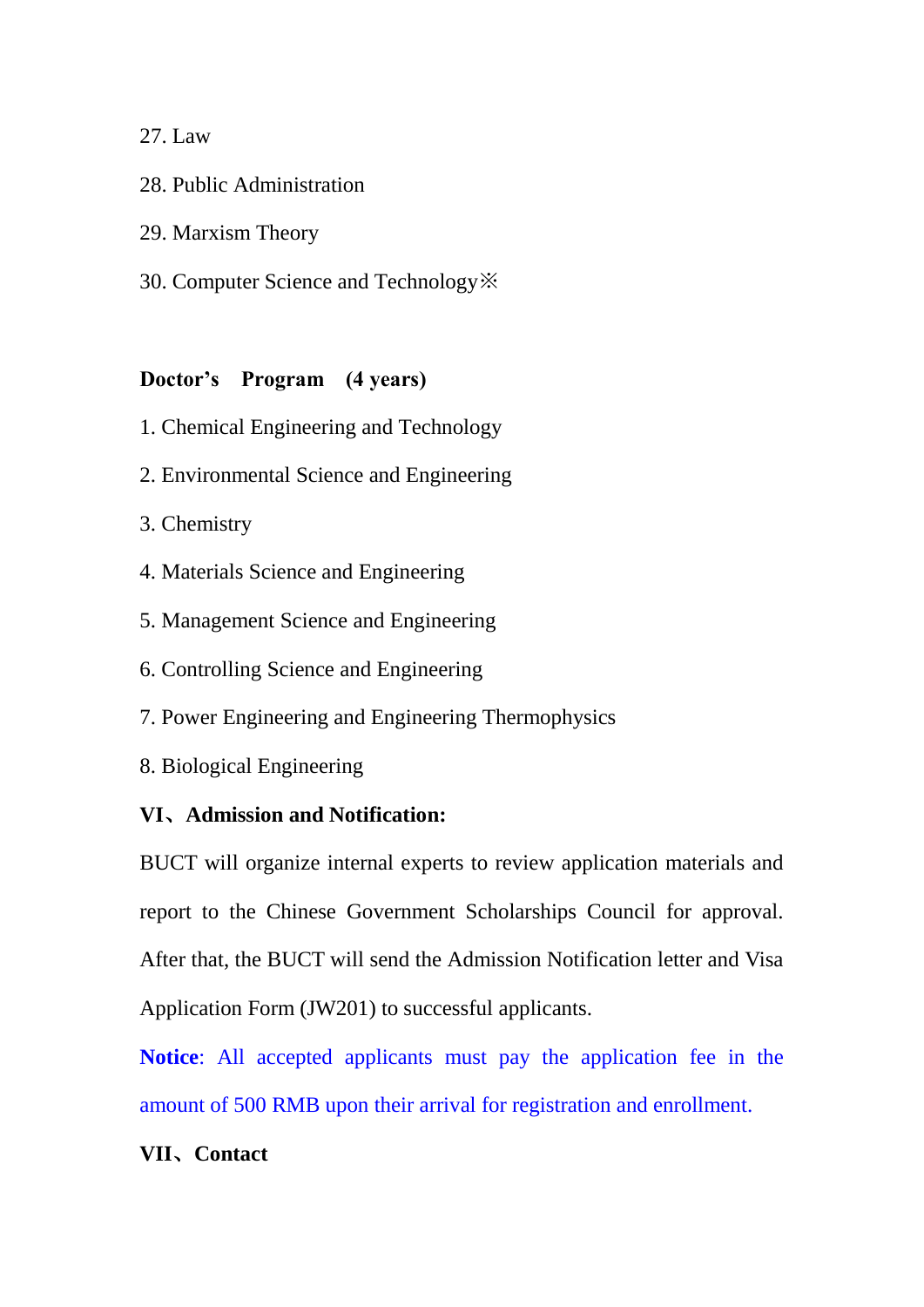## Ms. Wu, Ms. Zhao

E-mail: [buctapply@mail.buct.edu.cn](mailto:buctapply@mail.buct.edu.cn) 

Tel: +86-10- 64452461 Fax: +86-10-64452461

Website: [http://www.buct.edu.cn](http://www.buct.edu.cn/) or<http://english.buct.edu.cn/>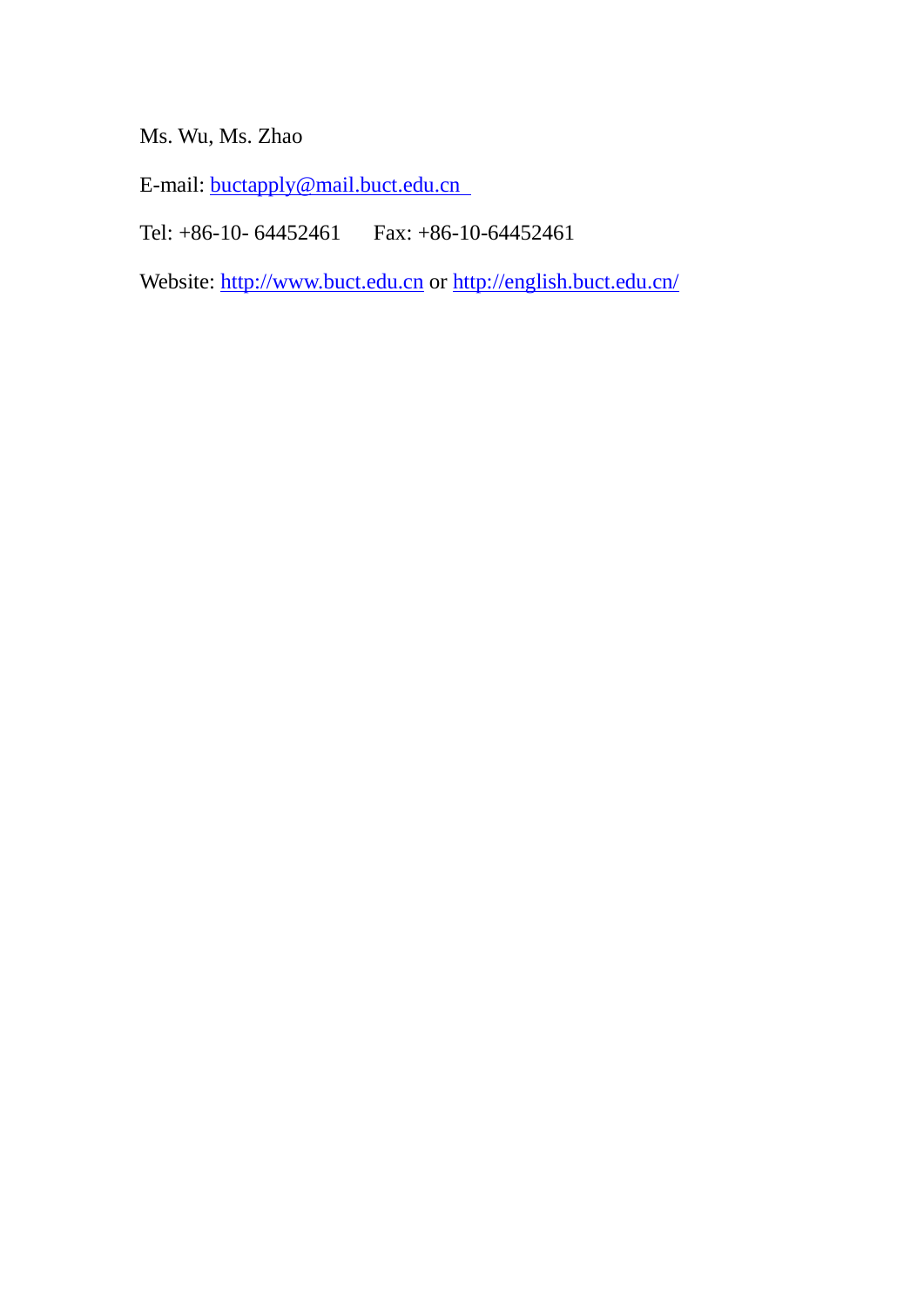#### 北京化工大学 **2020** 年中国政府奖学金项目研究生招生简章

北京化工大学是教育部直属的全国重点大学,国家" 211 工程"重 点建设院校。经过 60 年的建设,已经发展成为理科基础坚实,工科 实力雄厚,文、法、管、经济学科富有特色的多科性重点大学,形成 了从本科生教育到硕士研究生、博士研究生、博士后流动站以及留学 生教育等多层次人才培养格局。

 学校由 3 个校区组成,东校区位于北京北三环东路,交通便利; 西校区坐落于北京紫竹院公园西侧,环境优雅;北校区在昌平区内, 临近著名的十三陵风景区,景色宜人。

北京化工大学有 15 个学院,包括化学工程学院、材料科学与工 程学院、机电工程学院、信息科学与技术学院、理学院、经济管理学 院、文法学院、生命科学与技术学院、马克思主义学院、继续教育学 院、国际教育学院、侯德榜工程师学院、能源学院、巴黎居里工程师 学院、一带一路学院。7个博士后流动站, 8个一级学科博士点, 29 个二级学科博士点,96 个硕士点,55 个本科专业。化学工程与技术、 材料科学与工程、化学、生物化工、企业管理等学科方向是学校的优 势学科,均开设有全英文授课的硕士项目,详细情况请参考北京化工 大学研究生院硕士或博士招生专业目录(网址:http://www.buct.edu. cn)。

#### 一、招生类别

全日制在校研究生。

#### 二、奖学金资助范围及期限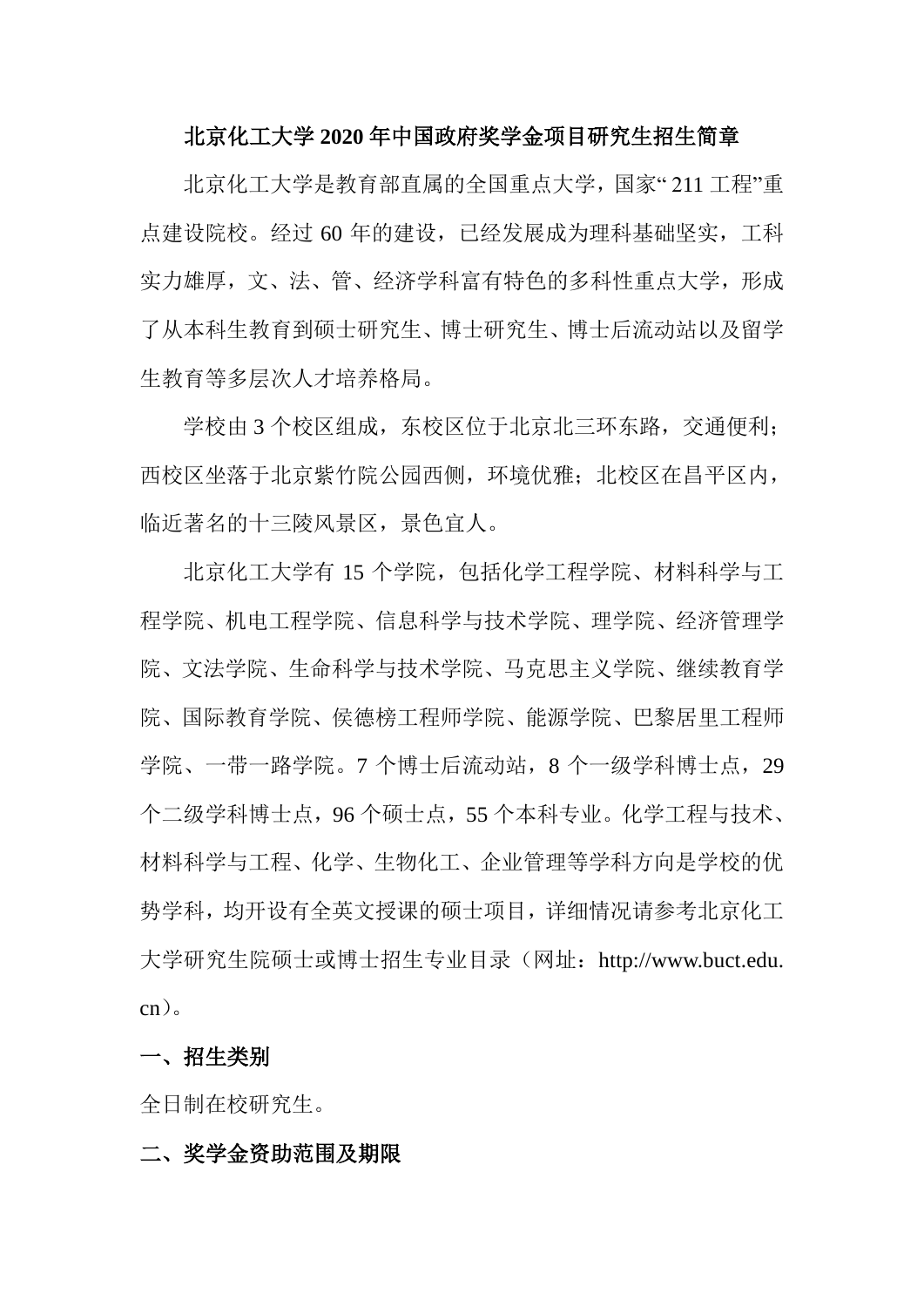1、学费和住宿费;

2、提供学生在学期间生活费,硕士研究生人民币 3,000 元/月,博 士研究生人民币 3,500 元/月;

3、提供来华留学生综合医疗保险 800 元/人年;

4、奖学金招生名额只用于招收现不在中国境内学习的申请人;

5、奖学金期限与各专业学制相同。

#### 三、申请人条件

1、申请人须为非中国籍公民,身体健康;

2、申请人学历和年龄要求:

----来华攻读硕士学位者,须具有学士学位,年龄不超过 35 周岁,

----来华攻读博士学位者,须具有硕士学位,年龄不超过 40 周岁;

3、学业成绩优良;

4、具有较强的科研能力;

5、未获得其它任何奖学金资助。

#### 四、申请程序及所需材料:

申请人须于 2020 年 3 月 31 日前 登录国家留学基金委网站报名 并在线填写上传以下信息和材料:

1、《中国政府奖学金入学申请表》

登陆国家留学基金委网站 <https://studyinchina.csc.edu.cn/>, 注册 并填写(请用中文或英文填写)。北京化工大学机构代码 **10010**

2、《推荐信》

两名副教授以上(含)学者提供的推荐信(请用中文或英文书写,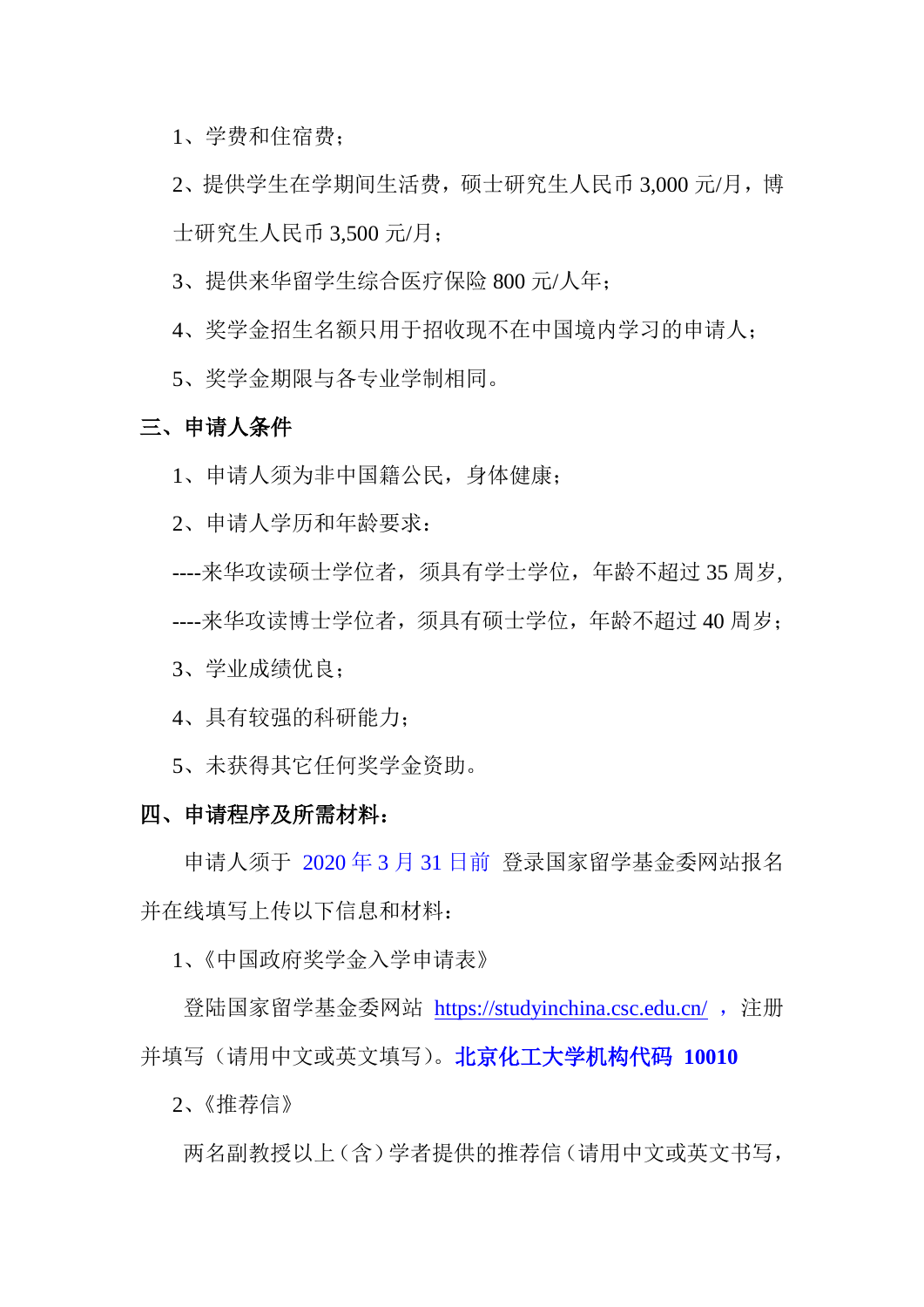并请推荐人签名)。

3、《个人自述表》(请用中文或英文书写并签名)。

4、经过公证的最高学历证明及成绩单(中文或英文,中、英文以 外文本需附经公证的中文或英文的译本)。具体提供材料如下:

(1) 报考硕士者请提供:本科课程成绩单、本科毕业证书及学 士学位证书原件,或经公证的上述材料;

(2) 报考博士者请提供:硕士课程成绩单、硕士学位证书原件 或经公证的上述材料、硕士学位论文的摘要;

(3) 应届毕业生可暂不提供毕业证书和学位证书,但须提供在 学学校的《预计毕业证明》。若被录取,须在入学时补交经过公证的 毕业证书或学位证书的复印件: 如不能提供, 将被取消入学资格。如 申请人已就业,需另外提交本人就业单位出具的《在职证明》。

5、HSK 成绩单或汉语水平证明材料(申请中文授课专业的留学 生必须提供)。

6、公开发表的学术论文、所获专利或其他研究成果。

7、护照尺寸照片 2 张。

8、护照复印件(有效普通护照)。

9、《外国人体格检查记录》

此表格由中国卫生检疫部门统一印制,仅限于来华学习时间超过 6 个月者,须用英文填写。申请人应严格按照《外国人体格检查记录》 中要求的项目进行检查。缺项、未贴有本人照片或照片上未盖骑缝章、 无医师和医院签字盖章的《外国人体格检查记录》无效。鉴于检查结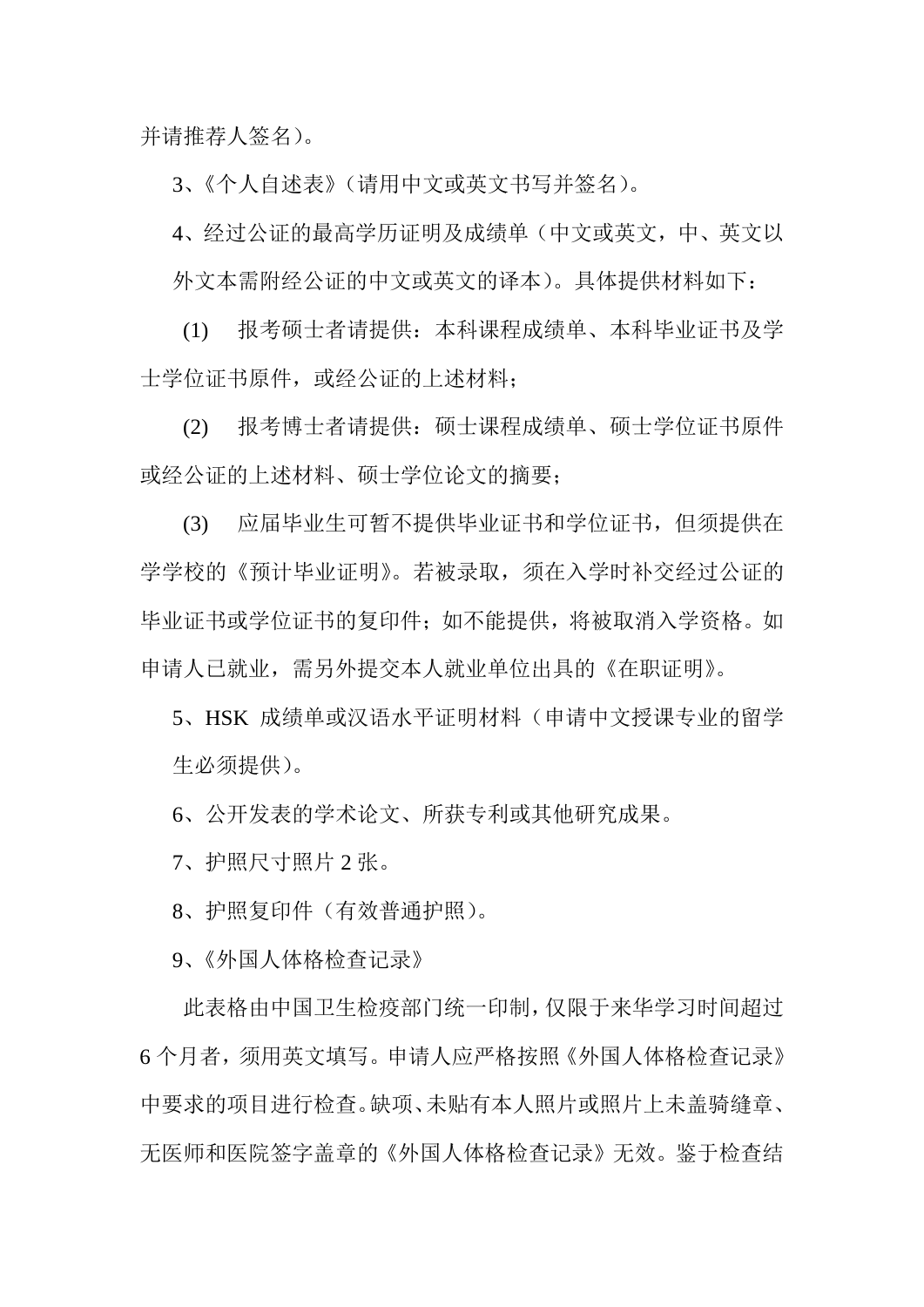果有效期为 6 个月, 请申请人据此确定本人进行体检的时间。

备注:无论申请者是否被录取,上述材料和报名费将不予退还。 五、招生专业名录

## 硕士生招生专业:学制 **3** 年 (※ 为全英文授课专业)

- 1.化学工程与技术※
- 2.环境科学与工程
- 3.材料与化工
- 4.资源与环境
- 5.化学※
- 6.材料科学与工程※
- 7.工程力学
- 8.机械工程
- 9.电力工程和工程热物理
- 10.安全科学与工程
- 11.机械
- 12.控制科学与工程
- 13.信息与通信工程
- 14.软件工程
- 15.电子信息
- 16.管理科学与工程
- 17.会计
- 18.企业管理※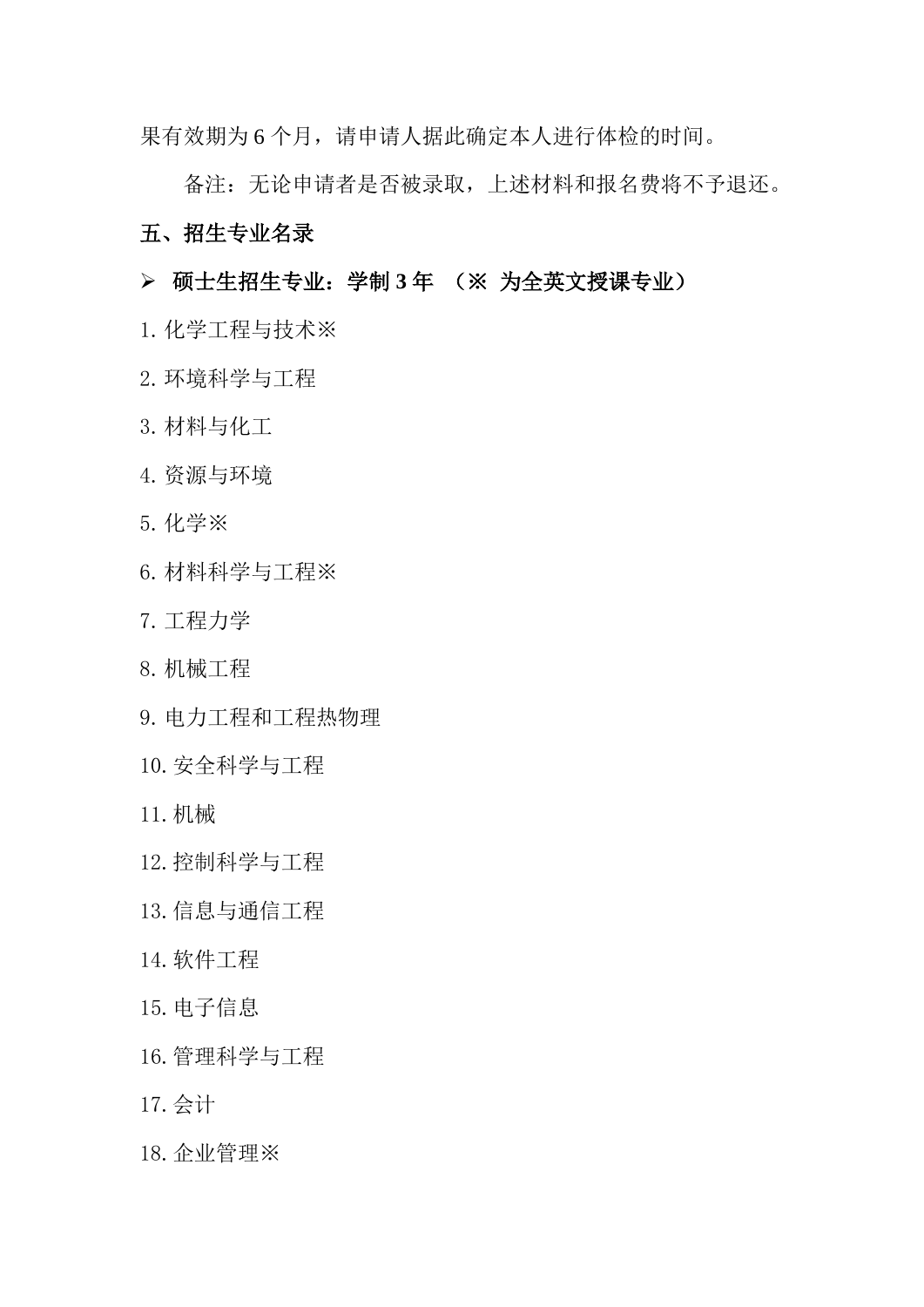- 19.技术经济及管理
- 20.物理学
- 21.数学
- 22.化学工程与技术(生物化工研究方向)
- 23.轻工业技术与工程
- 24.药学
- 25.生物工程※
- 26.生物与医药
- 27.法律
- 28.公共行政
- 29.马克思主义理论
- 30.计算机科学与技术※

## 博士生招生专业:学制 **4** 年 **(**均为全英文授课专业**)**

- 1.化学工程和技术
- 2.环境科学和工程
- 3.化学
- 4.材料科学和工程
- 5.管理科学和工程
- 6.科学和工程控制
- 7.动力工程与工程热物理
- 8.生物工程